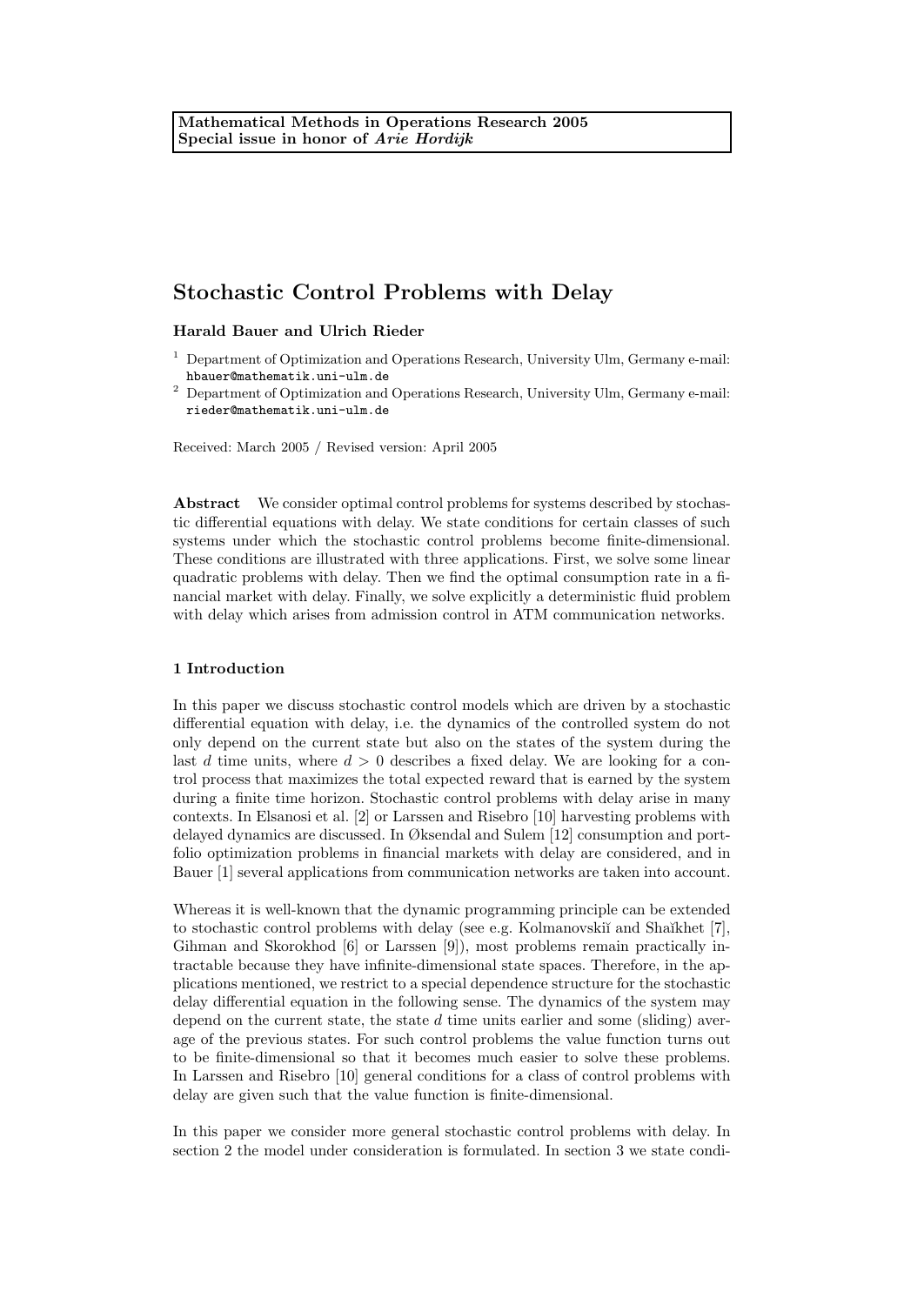tions which enable us to define a closely related finite-dimensional stochastic control problem (without delay). The solution of this reduced control problem can then be used to derive an optimal control and the value function of the original problem with delay. In the following sections this procedure is illustrated with three different examples. Section 4 covers some stochastic linear quadratic problems with delay. In section 5 we solve an optimal consumption problem in a financial market with delay. Finally, we shortly discuss the special case of deterministic control problems with delay in section 6 and solve explicitly an admission control problem for a fluid network with cross traffic.

#### 2 The Stochastic Control Model with Delay

We consider a filtered probability space  $(\Omega, \mathcal{F}, \mathcal{F}_t, \mathbb{P})$  that satisfies the usual conditions, i.e. the probability space is complete,  $\mathcal{F}_0$  contains all P-null sets in  $\mathcal F$  and the filtration  $\{\mathcal{F}_t\}$  is right continuous. Moreover, let  $W = \{W_t, t \geq 0\}$  denote an l-dimensional standard Brownian motion which is adapted to  $\{\mathcal{F}_t\}$ . Assume that the continuous stochastic process  $X = \{X_t, t \geq -d\}$  taking values in a closed set  $\mathbb{X} \subset \mathbb{R}^n$  describes the state of a system at time t that started at time  $-d < 0$ . Here, d describes a (constant) delay inherent to the system. Let  $C_{\mathbb{X}}[-d,0]$  denote the space of all continuous functions on  $[-d, 0]$  taking values in X. Then, the associated segment process  $\{\varphi_t, t \geq 0\}$  given by

$$
\varphi_t(s) := X_{t+s}, \quad s \in [-d, 0],
$$

is a  $C_{\mathbb{X}}[-d,0]$ -valued stochastic process. In this paper we consider systems whose dynamics may depend not only on the current state but also on the segment process through the processes

$$
Y_t := \int_{-d}^{0} e^{\lambda s} f(X_{t+s}) ds, \quad \zeta_t := f(X_{t-d}),
$$

where  $f: \mathbb{R}^n \to \mathbb{R}^k$  is continuously differentiable and  $\lambda \in \mathbb{R}$  is a constant. The system can be controlled by an  $\mathcal{F}_t$ -adapted stochastic process  $\pi = {\pi_t, t > 0}$ taking values in a closed subset U of  $\mathbb{R}^m$ . Under the control process  $\pi$  the system evolves according to the stochastic delay differential state equation

$$
\begin{cases} dX_t = \mu_1(t, X_t, Y_t, \pi_t) dt + \mu_2(X_t, Y_t) \cdot \zeta_t dt + \sigma(t, X_t, Y_t, \pi_t) dW_t, \quad t \ge 0, \\ X_t = \varphi(t) \quad -d \le t \le 0, \end{cases}
$$

with a given deterministic initial segment value  $\varphi \in C_{\mathbb{X}}[-d,0]$  and drift functions

$$
\mu_1: \mathbb{R}_+ \times \mathbb{R}^n \times \mathbb{R}^k \times \mathbb{U} \to \mathbb{R}^n, \quad \mu_2: \mathbb{R}^n \times \mathbb{R}^k \to \mathbb{R}^{(n,k)},
$$

as well as a volatility function

$$
\sigma: \mathbb{R}_+ \times \mathbb{R}^n \times \mathbb{R}^k \times \mathbb{U} \to \mathbb{R}^{(n,l)}.
$$

We refer the reader to Mohammed [11] for results concerning the existence and uniqueness of solutions for stochastic differential equations with delay.

At every time instant t, an immediate reward  $r(t, X_t, Y_t, \pi_t)$  is accrued and the terminal state of the system earns a reward  $h(X_T, Y_T)$ . Then we are looking for a control process  $\pi$  that maximizes the overall expected reward over the horizon T. More formally, for  $t \in [0, T]$  we consider the family of stochastic control problems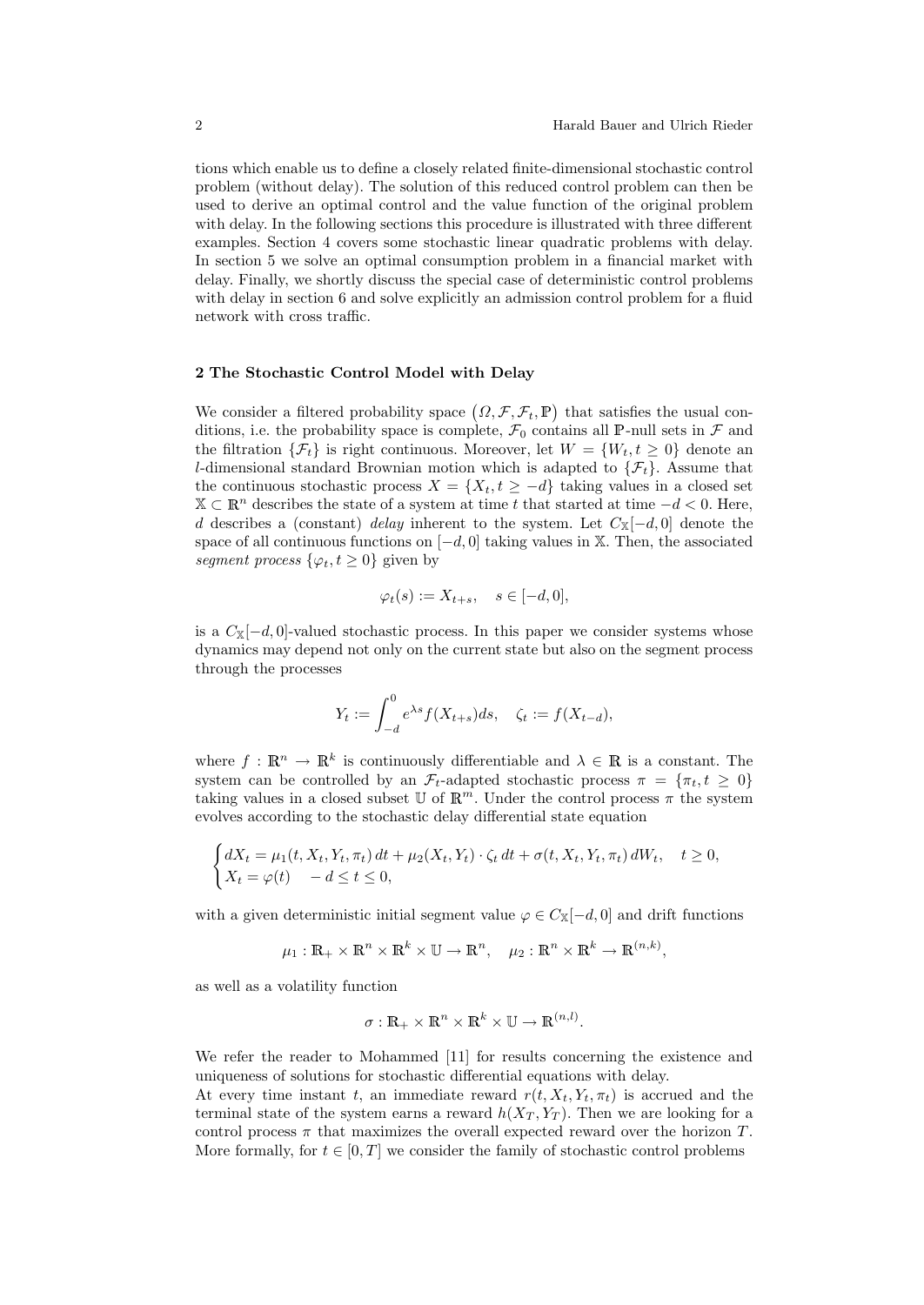$$
(P)\begin{cases} \mathbb{E}_{\varphi,\pi}\Big[\int_t^T r(s,X_s,Y_s,\pi_s) \, ds + h(X_T,Y_T)\Big] \longrightarrow \max \\ dX_s = \mu_1(s,X_s,Y_s,\pi_s) \, ds + \mu_2(X_s,Y_s) \cdot \zeta_s \, ds + \sigma(s,X_s,Y_s,\pi_s) \, dW_s, \ s \in [t,T], \\ X_s = \varphi(s-t), \quad t-d \le s \le t, \\ \pi_s \in \mathbb{U}, \ X_s \in \mathbb{X}, \quad s \in [t,T]. \end{cases}
$$

Let  $t \in [0, T]$  and  $\varphi \in C_{\mathbb{X}}[-d, 0]$  be given. Any  $\{\mathcal{F}_s\}$ -progressively measurable control process  $\pi : [t, T] \times \Omega \to \mathbb{U}$  is called *feasible* if under  $\pi$  the stochastic delay differential equation has a unique (strong) solution  $X$  taking values in  $X$  such that

$$
\mathbb{E}_{\varphi,\pi}\Big[\int_t^T \bigl|r(s,X_s,Y_s,\pi_s)\bigr|\,ds + |h(X_T,Y_T)|\Big] < \infty.
$$

The set of all feasible controls is denoted by  $\mathcal{U}[t, T]$ . Moreover, the value function V of  $(P)$  is defined by

$$
V(t,\varphi) := \sup_{\pi \in \mathcal{U}[t,T]} \mathbb{E}_{\varphi,\pi} \Bigl[ \int_t^T r(s,X_s,Y_s,\pi_s) \, ds + h(X_T,Y_T) \Bigr].
$$

A feasible control process  $\pi^* \in \mathcal{U}[t,T]$  is called *optimal* for  $(t,\varphi)$  if

$$
V(t,\varphi) = \mathbb{E}_{\varphi,\pi^*} \Big[ \int_t^T r(s,X_s,Y_s,\pi_s^*) ds + h(X_T,Y_T) \Big].
$$

Note that the value function  $V$  is defined on the infinite-dimensional state space  $C_{\mathbb{X}}[-d,0]$  so that the stochastic maximum principle or the Hamilton-Jacobi-Bellman theory are not directly applicable. In the next section we will formulate a family of stochastic control problems with finite-dimensional state space such that the corresponding value function gives an upper bound on  $V$  and moreover, an optimal control process for  $(P)$  can be constructed from an optimal solution of these finitedimensional stochastic control problems.

# 3 Reduction to a Finite-Dimensional Model

Considering the dynamics of the controlled system and the reward rates  $r$  and  $h$ , it is tempting to conjecture that the value function  $V$  depends on the initial value  $\varphi \in C_{\mathbb{X}}[-d,0]$  only through

$$
x(\varphi) := \varphi(0), \quad y(\varphi) := \int_{-d}^{0} e^{\lambda s} f(\varphi(s)) ds, \quad \zeta(\varphi) := f(\varphi(-d)).
$$

But the dynamics of the process  $\zeta_t$  depend on  $\varphi_{t-d}$  so that this conjecture cannot hold without further assumptions. In order to reduce the stochastic control problem with delay we introduce the following

#### **Assumption**  $(T)$ : (Transformation)

There exists a solution  $T : \mathbb{R}^n \times \mathbb{R}^k \to \mathbb{R}^n$  of the system of partial differential equations

$$
e^{\lambda d} \cdot T_x(x, y) \cdot \mu_2(x, y) - T_y(x, y) = 0, \quad (x, y) \in \mathbb{R}^n \times \mathbb{R}^k.
$$
 (1)

Here,  $T_x, T_y$  denote the Jacobian of T with respect to x, y respectively, whereas  $T_{xx}$ is the Hessian of  $T$  with respect to  $x$ . This transformation yields a new state process

$$
Z_t := T(X_t, Y_t).
$$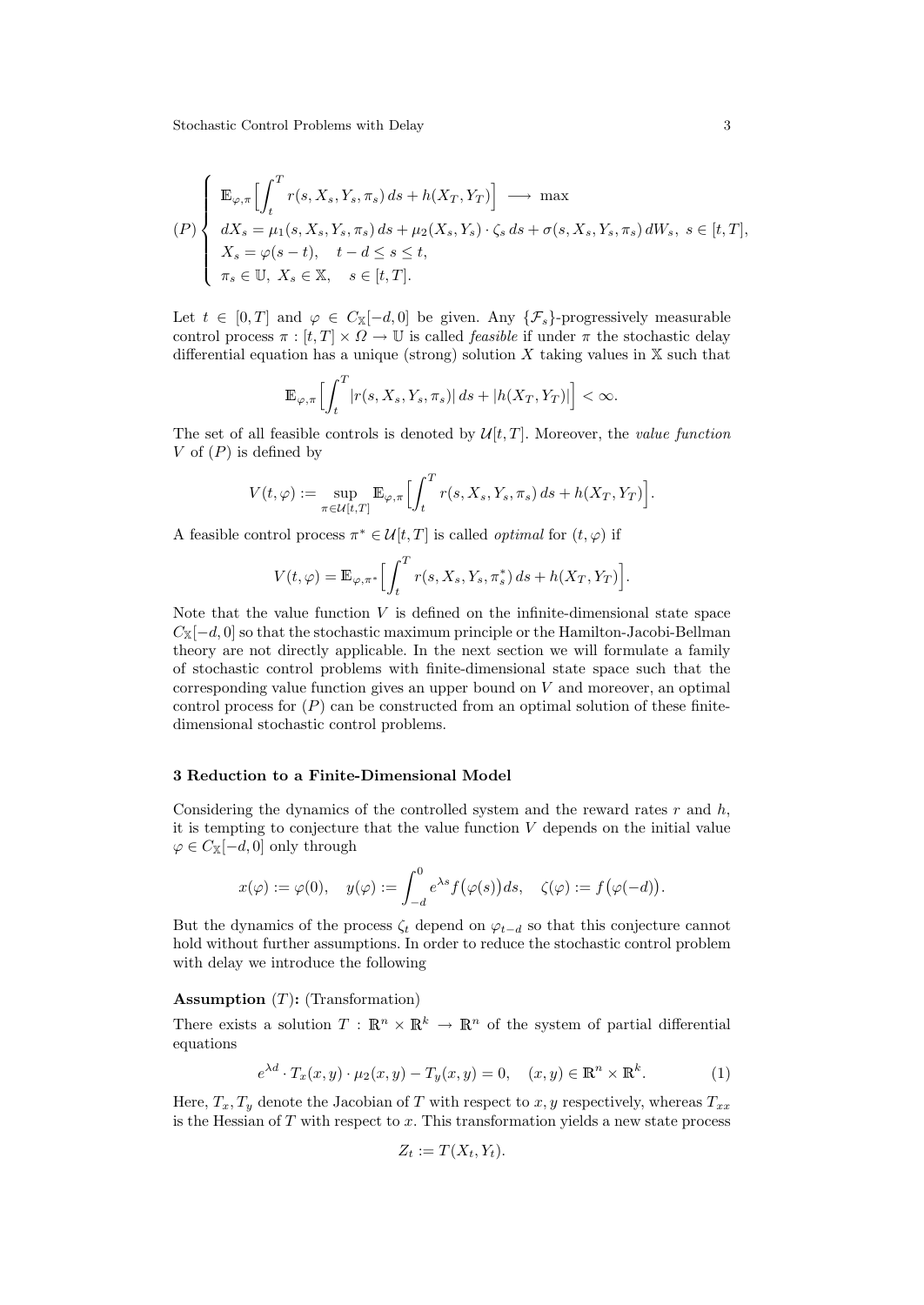Let  $\mathbb{S} := \mathbb{X} \times y(C_{\mathbb{X}}[-d,0])$ . Then Z takes values in  $T(\mathbb{S})$ . In order to derive the dynamics of the transformed process  $Z$  we need the following  $It\delta$  formula.

**Lemma 1** Let  $G \in C^{1,2,1}$  be given and consider a feasible control process  $\pi \in \mathcal{U}[0,T]$ with associated state process X. Then the stochastic process  $G(t, X_t, Y_t)$  solves

$$
dG(t, X_t, Y_t) = \left\{ G_t(t, X_t, Y_t) + G_x(t, X_t, Y_t) \cdot (\mu_1(t, X_t, Y_t, \pi_t) + \mu_2(X_t, Y_t) \cdot \zeta_t) + \frac{1}{2} tr \Big( G_{xx}(t, X_t, Y_t) \cdot \sigma(t, X_t, Y_t, \pi_t) \sigma(t, X_t, Y_t, \pi_t)^T \Big) \right\} dt + G_x(t, X_t, Y_t) \cdot \sigma(t, X_t, Y_t, \pi_t) dW_t + G_y(t, X_t, Y_t) \cdot (f(X_t) - e^{-\lambda d} \zeta_t - \lambda Y_t) dt.
$$
 (2)

*Proof* For a given feasible control process  $\pi$  with state process X we introduce

$$
F(t) := \int_0^t f(X_s)ds.
$$

Then the process Y has the representation

$$
Y_t = \int_{-d}^{0} e^{\lambda s} f(X_{t+s}) ds = e^{\lambda s} F(t+s) \Big|_{-d}^{0} - \int_{-d}^{0} \lambda e^{\lambda s} F(t+s) ds
$$

$$
= F(t) - e^{-\lambda d} F(t-d) - \int_{-d}^{0} \lambda e^{\lambda s} F(t+s) ds.
$$

In particular, Y has finite variation so that

$$
dY_t = (f(X_t) - e^{-\lambda d} f(X_{t-d}) - \lambda Y_t) dt = (f(X_t) - e^{-\lambda d} \zeta_t - \lambda Y_t) dt. \tag{3}
$$

Applying the multidimensional Itô formula to  $G(t, X_t, Y_t)$  the representation (2) follows. follows.  $\Box$ 

Now we are able to derive the dynamics for the components of  $Z$  by using (1).

$$
dZ_t^i = dT^i(X_t, Y_t) = \left\{ T_x^i(X_t, Y_t) \cdot (\mu_1(t, X_t, Y_t, \pi_t) + \mu_2(X_t, Y_t) \cdot \zeta_t) \right.+ \frac{1}{2} tr \left( T_{xx}^i(X_t, Y_t) \cdot \sigma(t, X_t, Y_t, \pi_t) \sigma(t, X_t, Y_t, \pi_t)^T \right) \right\} dt + T_x^i(X_t, Y_t) \cdot \sigma(t, X_t, Y_t, \pi_t) dW_t + T_y^i(X_t, Y_t) \cdot (f(X_t) - e^{-\lambda d} \zeta_t - \lambda Y_t) dt = T_x^i(X_t, Y_t) \cdot \mu_1(t, X_t, Y_t, \pi_t) dt + T_y^i(X_t, Y_t) \cdot (f(X_t) - \lambda Y_t) dt + \frac{1}{2} tr \left( T_{xx}^i(X_t, Y_t) \cdot \sigma(t, X_t, Y_t, \pi_t) \sigma(t, X_t, Y_t, \pi_t)^T \right) dt + T_x^i(X_t, Y_t) \cdot \sigma(t, X_t, Y_t, \pi_t) dW_t, \quad i = 1, ..., n.
$$
 (4)

Hence, the drift function  $\tilde{\mu}: \mathbb{R}_+ \times \mathbb{R}^n \times \mathbb{R}^k \times \mathbb{U} \to \mathbb{R}^n$  for the process Z is given by

$$
\widetilde{\mu}^i(t, x, y, u) := T_x^i(x, y) \cdot \mu_1(t, x, y, u) + T_y^i(x, y) \cdot (f(x) - \lambda y)
$$
  
+ 
$$
\frac{1}{2} tr(T_{xx}^i(x, y) \cdot \sigma(t, x, y, u) \sigma(t, x, y, u)^T), \quad i = 1, \dots, n,
$$

whereas the corresponding volatility function  $\tilde{\sigma}: \mathbb{R}_+ \times \mathbb{R}^n \times \mathbb{R}^k \times \mathbb{U} \to \mathbb{R}^{(n,l)}$  has the representation

$$
\widetilde{\sigma}^i(t,x,y,u) := T_x^i(x,y) \cdot \sigma(t,x,y,u), \quad i = 1,\ldots,n.
$$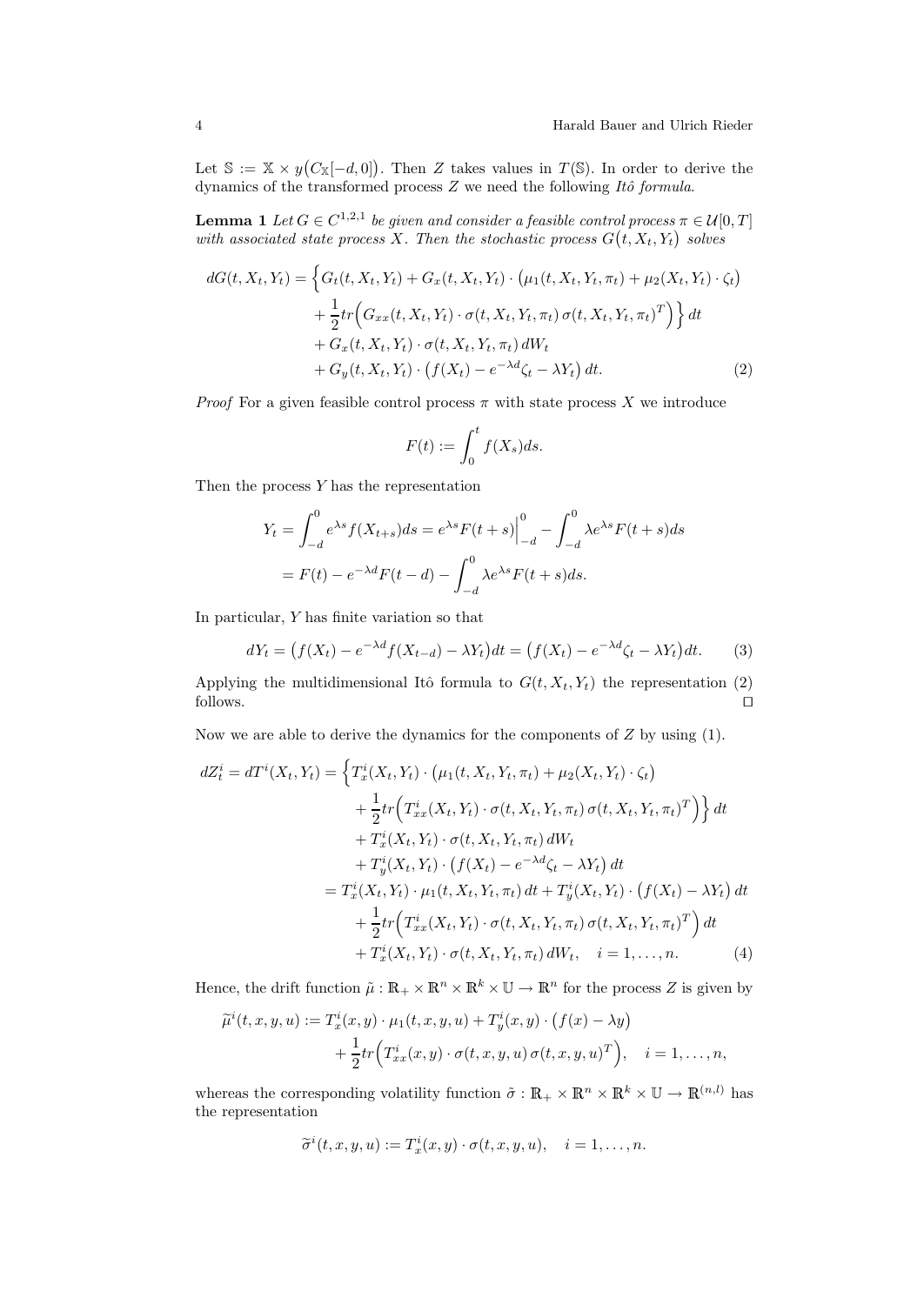If these functions as well as the rewards would depend on  $(x, y)$  through  $T(x, y)$  only, then  $(P)$  could be reduced to a family of finite-dimensional problems. This yields the

#### **Assumption**  $(R)$ : (Reduction)

There are functions

$$
\overline{\mu}: \mathbb{R}_{+} \times \mathbb{R}^{n} \times \mathbb{U} \to \mathbb{R}^{n}, \qquad \overline{\sigma}: \mathbb{R}_{+} \times \mathbb{R}^{n} \times \mathbb{U} \to \mathbb{R}^{(n,l)},
$$
  

$$
\overline{r}: \mathbb{R}_{+} \times \mathbb{R}^{n} \times \mathbb{U} \to \mathbb{R}, \qquad \overline{h}: \mathbb{R}^{n} \to \mathbb{R},
$$

such that for all  $t \in [0, T], u \in \mathbb{U}, (x, y) \in \mathbb{R}^n \times \mathbb{R}^k$ 

$$
\overline{\mu}(t, T(x, y), u) = \widetilde{\mu}(t, x, y, u), \qquad \overline{\sigma}(t, T(x, y), u) = \widetilde{\sigma}(t, x, y, u),
$$
  

$$
\overline{r}(t, T(x, y), u) = r(t, x, y, u), \qquad \overline{h}(T(x, y)) = h(x, y).
$$

Now we can introduce a family of finite-dimensional control problems  $(\overline{P})$  associated to (P) via the transformation T. Let  $\varphi \in C_{\mathbb{X}}[-d,0]$  be an initial value for problem (P) and define  $z := T(x(\varphi), y(\varphi)) \in T(\mathbb{S})$ . Then for  $t \in [0, T]$  we consider the stochastic control problems

$$
\overline{(P)} \begin{cases} \mathbb{E}_{z,\pi} \Big[ \int_t^T \overline{r}(s,Z_s,\pi_s) \, ds + \overline{h}(Z_T) \Big] \longrightarrow \max \\ dZ_s = \overline{\mu}(s,Z_s,\pi_s) \, ds + \overline{\sigma}(s,Z_s,\pi_s) \, dW_s, \quad s \in [t,T], \\ Z_t = z, \\ \pi_s \in \mathbb{U}, \ Z_s \in T(\mathbb{S}), \quad s \in [t,T]. \end{cases}
$$

The set  $\overline{\mathcal{U}}[t,T]$  of feasible controls for  $(\overline{P})$  is defined analogously to  $\mathcal{U}[t,T]$  and the value function  $\overline{V}$  of  $(\overline{P})$  is given by

$$
\overline{V}(t,z) := \sup_{\pi \in \overline{\mathcal{U}}[t,T]} \mathbb{E}_{z,\pi} \Big[ \int_t^T \overline{r}(s,Z_s,\pi_s) \, ds + \overline{h}(Z_T) \Big].
$$

The stochastic control problem  $(\overline{P})$  has a finite-dimensional state space. Problems of this kind are well-studied in the literature (see e.g. Fleming and Soner [5], or Yong and Zhou [13]). In these references verification theorems are provided, which are based on the Hamilton-Jacobi-Bellman equation. To formulate this equation we introduce for any function  $v(t, z) \in C^{1,2}$  the so-called *Hamiltonian* 

$$
\mathcal{H}(t,z,u,v_z,v_{zz}):=\overline{r}(t,z,u)+v_z(t,z)\cdot\overline{\mu}(t,z,u)+\frac{1}{2}tr(v_{zz}(t,z)\cdot\overline{\sigma}(t,z,u)\overline{\sigma}(t,z,u)^T).
$$

Then, the partial differential equation

$$
\begin{cases} v_t(t,z) + \sup_{u \in \mathbb{U}} \mathcal{H}(t,z,u,v_z,v_{zz}) = 0, & (t,z) \in [0,T] \times T(\mathbb{S}), \\ v(T,z) = \overline{h}(z), & z \in T(\mathbb{S}), \end{cases}
$$

is called the *Hamilton-Jacobi-Bellman* (HJB) equation for  $(\overline{P})$ . The aforementioned references use slightly varying conditions on the drift and volatility functions  $\overline{\mu}, \overline{\sigma}$ as well as on the reward functions  $\overline{r}, \overline{h}$  to derive verification results. In order to give a unified treatment we refrain from choosing one specific set of conditions for  $(\overline{P})$ . Instead, we say that  $(\overline{P})$  satisfies the *verification principle* if for any initial value  $(t, z) \in [0, T] \times T(\mathbb{S})$  and any progressively measurable control process the state equation has a unique (strong) solution and if any solution  $v \in C^{1,2}$  of the HJB equation has the following properties: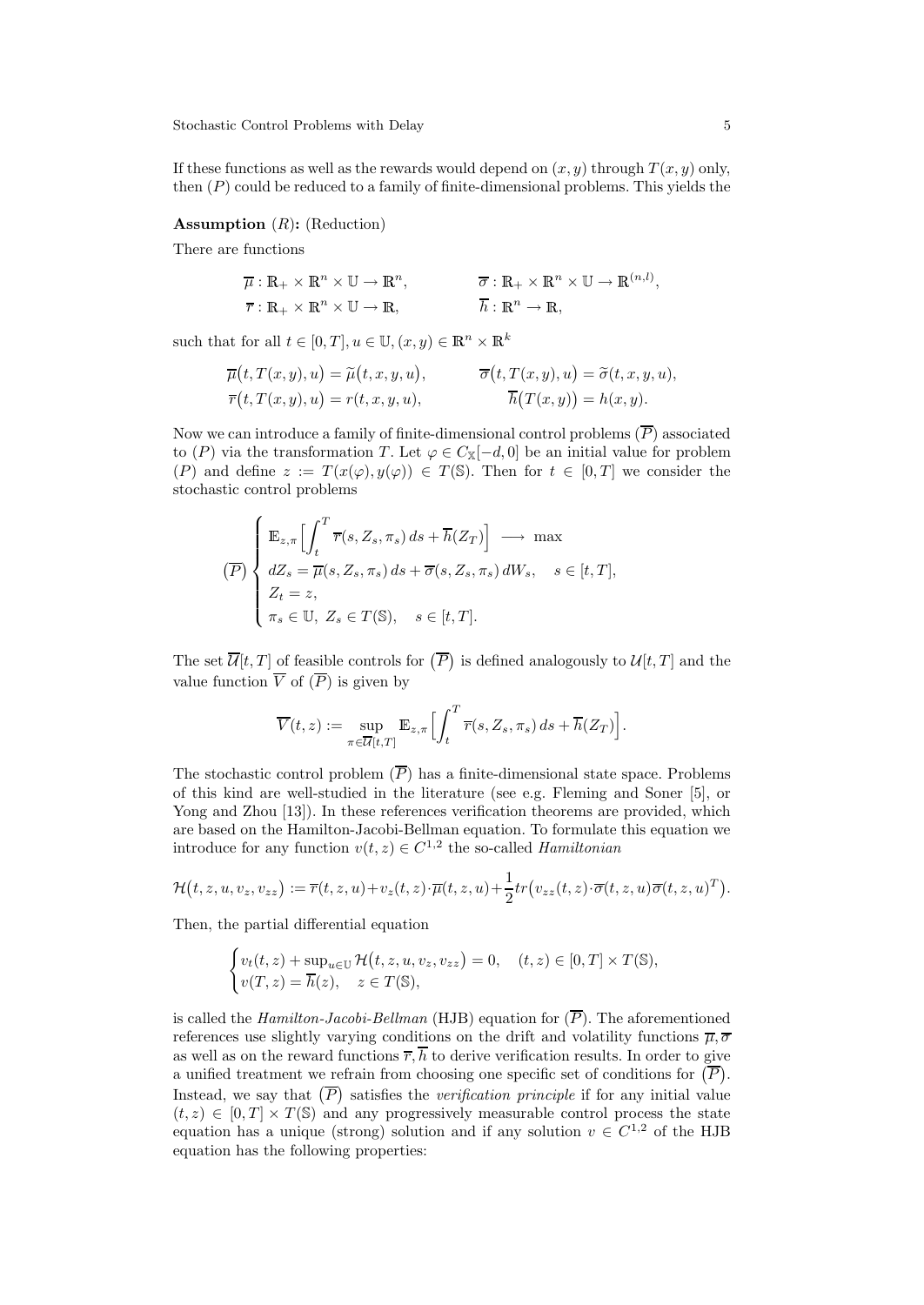- i)  $v(t, z) \geq \overline{V}(t, z) \quad \forall (t, z) \in [0, T] \times T(\mathbb{S}).$
- ii) Let  $(t, z) \in \mathbb{R}_+ \times T(\mathbb{S})$ . If there exists a control process  $\pi^* \in \overline{\mathcal{U}}[t, T]$  with state process  $Z^*$  such that

$$
\pi^*_s \in \arg\max_{u \in \mathbb{U}} \mathcal{H}\big(s,Z^*_s,u,v_z(s,Z^*_s),v_{zz}(s,Z^*_s)\big)
$$

for all  $s \in [t, T]$ , then  $\pi^*$  is optimal for  $(t, z)$  and

$$
\overline{V}(s, Z_s^*) = v(s, Z_s^*), \quad s \in [t, T].
$$

By using the verification principle for  $(\overline{P})$  we are able to state the main result of this paper.

**Theorem 1** Suppose that Assumptions  $(T)$ ,  $(R)$  hold and that  $(\overline{P})$  satisfies the verification principle. Let  $v \in C^{1,2}$  be a solution of the HJB equation. Then

a)  $v(t, z) \geq V(t, \varphi)$  for all  $\varphi \in C_{\mathbb{X}}[-d, 0], z := T(x(\varphi), y(\varphi)), t \in [0, T].$ b) Let  $(t, \varphi) \in [0, T] \times C_{\mathbb{X}}[-d, 0]$ . If there exists a control process  $\pi^* \in \mathcal{U}[t, T]$  with state process  $X^*$  such that

$$
\pi_s^* \in \arg\max_{u \in \mathbb{U}} \mathcal{H}\Big(s, T(X_s^*, Y_s^*), u, v_z\big(s, T(X_s^*, Y_s^*)\big), v_{zz}\big(s, T(X_s^*, Y_s^*)\big)\Big) \tag{5}
$$

for all  $s \in [t, T]$ , then  $\pi^*$  is optimal for  $(P)$  with initial value  $(t, \varphi)$  and  $\pi^*$  is also optimal for  $(\overline{P})$  with initial value  $(t, z)$ ,  $z := T(x(\varphi), y(\varphi))$  and moreover,

$$
V(s,\varphi_s^*) = \overline{V}\big(s,T(X_s^*,Y_s^*)\big) = v\big(s,T(X_s^*,Y_s^*)\big), \quad s \in [t,T].
$$

*Proof* a) Fix  $t \in [0, T]$ ,  $\varphi \in C_{\mathbb{X}}[-d, 0]$  and let  $\pi \in \mathcal{U}[t, T]$  be a feasible control process with state process X. Due to the Assumptions  $(T), (R)$  the process  $Z_s = T(X_s, Y_s)$  is the unique (strong) solution of the state equation for problem  $(\overline{P})$  with initial value  $z = T(x(\varphi), y(\varphi))$  at time t, because  $(\overline{P})$  satisfies the verification principle. Moreover, Z takes values in  $T(\mathbb{S})$  so that  $\pi \in \overline{\mathcal{U}}[t, T]$  holds. Hence, we conclude

$$
v(t, z) \ge \overline{V}(t, z) \ge \mathbb{E}_{z, \pi} \Big[ \int_t^T \overline{r}(s, Z_s, \pi_s) ds + \overline{h}(Z_T) \Big]
$$
  
=  $\mathbb{E}_{\varphi, \pi} \Big[ \int_t^T r(s, X_s, Y_s, \pi_s) ds + h(X_T, Y_T) \Big].$ 

Since  $\pi \in \mathcal{U}[t,T]$  was chosen arbitrary, the desired inequality follows.

b) For  $(t, \varphi) \in [0, T] \times C_{\mathbb{X}}[-d, 0]$  let  $\pi^* \in \mathcal{U}[t, T]$  be a control process and let  $X^*$ be the associated state process such that

$$
\pi_s^* \in \arg\max_{u \in \mathbb{U}} \mathcal{H}\Big(s, T(X_s^*, Y_s^*), u, v_z(s, T(X_s^*, Y_s^*)), v_{zz}(s, T(X_s^*, Y_s^*))\Big)
$$

for all  $s \in [t, T]$ . Under the transformation  $Z_s^* = T(X_s^*, Y_s^*)$  this becomes

$$
\pi_s^* \in \arg\max_{u \in \mathbb{U}} \mathcal{H}\big(s, Z_s^*, u, v_z(s, Z_s^*), v_{zz}(s, Z_s^*)\big).
$$

Since  $\pi^*$  is also feasible for  $(\overline{P})$  with initial value  $z = T(x(\varphi), y(\varphi))$  at time t and  $(\overline{P})$  satisfies the verification principle,  $\pi^*$  is optimal for  $(\overline{P})$  with initial value  $(t, z)$  and

$$
\overline{V}(t,z) = v(t,z).
$$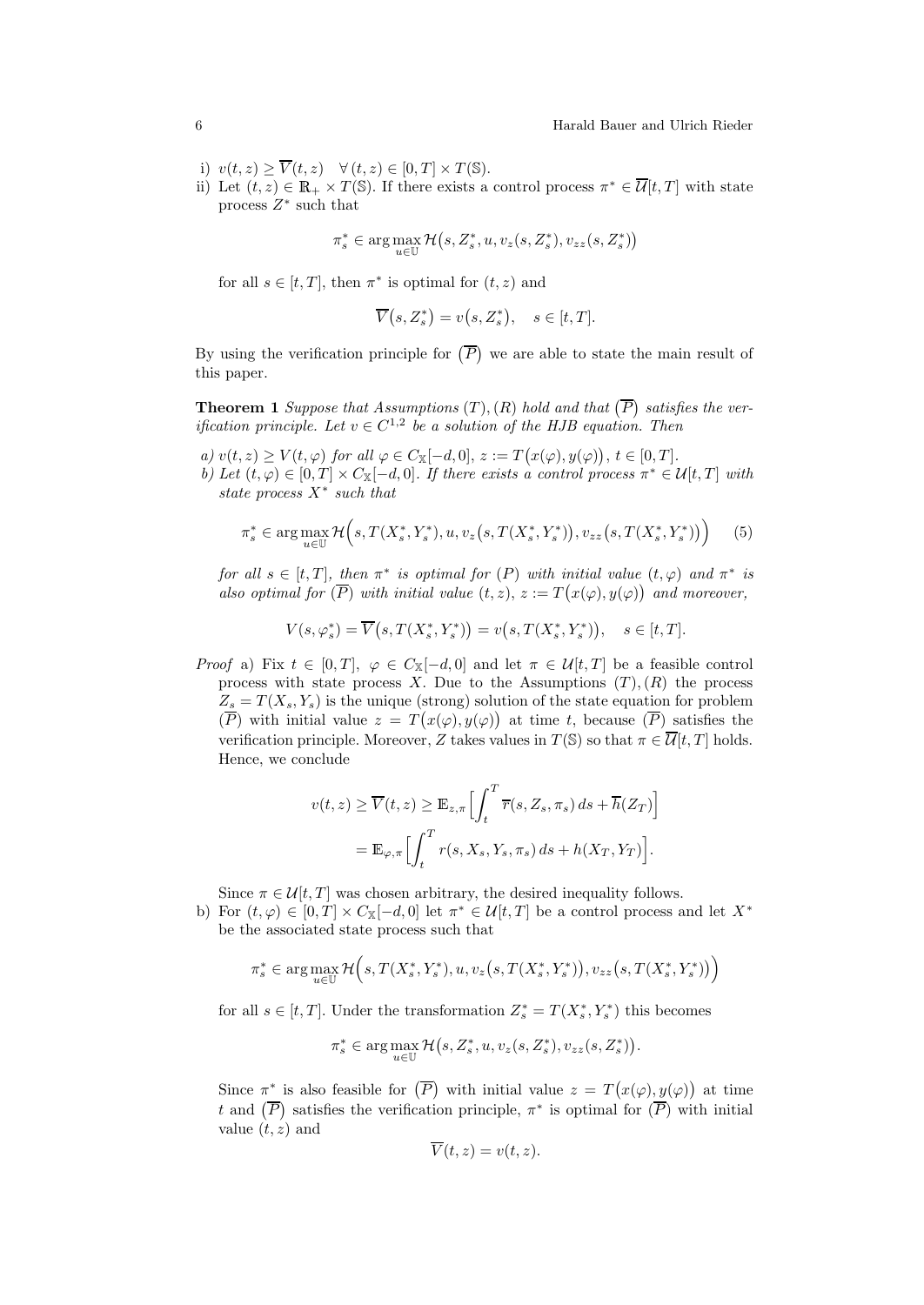In particular, we conclude from a)

$$
v(t, z) = \mathbb{E}_{z, \pi} \Big[ \int_t^T \overline{r}(s, Z_s^*, \pi_s^*) ds + \overline{h}(Z_T^*) \Big]
$$
  
= 
$$
\mathbb{E}_{\varphi, \pi} \Big[ \int_t^T r(s, X_s^*, Y_s^*, \pi_s) ds + h(X_T^*, Y_T^*) \Big]
$$
  

$$
\geq V(t, \varphi).
$$

On the other hand,  $\pi^*$  is feasible for  $(P)$  so that

$$
\mathbb{E}_{\varphi,\pi}\Big[\int_t^T r(s,X_s^*,Y_s^*,\pi_s)\,ds + h(X_T^*,Y_T^*)\Big] \le V(t,\varphi).
$$

Therefore  $\pi^*$  is optimal for  $(P)$  with initial value  $(t, \varphi)$ . Replacing  $(t, z)$  by  $(s, Z_s^*)$ in the above argument, we obtain the remaining statements.

Remark From the proof of part a) it follows that

$$
V(t,\varphi)\leq \overline{V}(t,z),\quad z:=T\big(x(\varphi),y(\varphi)\big),\,t\in[0,T],\,\varphi\in C_{\mathbb{X}}[-d,0],
$$

i.e. the value function of  $(\overline{P})$  is an upper bound of the value function of  $(P)$ .

Often, the optimal control process obtained from (5) can be described in feedback form. Let  $\overline{\pi} : [0, T] \times T(\mathbb{S}) \to \mathbb{U}$  be a function with

$$
\overline{\pi}(t,z) \in \arg\max_{u \in \mathbb{U}} \mathcal{H}(t,z,u,v_z(t,z),v_{zz}(t,z))
$$

and define for  $(t, \varphi) \in [0, T] \times C_{\mathbb{X}}[-d, 0]$  the function

$$
\widetilde{\pi}(t,\varphi) := \overline{\pi}\big(t,T\big(x(\varphi),y(\varphi)\big)\big).
$$

As an immediate consequence of Theorem 1 we get the following

Corollary 1 If the stochastic delay differential equation

$$
\begin{cases} dX_s = \mu_1(s, X_s, Y_s, \widetilde{\pi}(s, \varphi_s)) ds + \mu_2(X_s, Y_s) \cdot \zeta_s ds \\ \quad + \sigma(s, X_s, Y_s, \widetilde{\pi}(s, \varphi_s)) dW_s, \ s \in [t, T], \\ X_s = \varphi(s - t), \quad t - d \le s \le t, \end{cases}
$$

has a unique solution  $X^*$  with segment process  $\varphi^*$  for some given initial value  $(t, \varphi) \in [0, T] \times C_{\mathbb{X}}[-d, 0],$  then

$$
V(s, \varphi_s^*) = \overline{V}\big(s, T(X_s^*, Y_s^*)\big), \quad s \in [t, T].
$$

Moreover, the optimal control process for problem  $(P)$  with initial value  $(t, \varphi)$  can be given in feedback form

$$
\pi_s^* = \widetilde{\pi}(s, \varphi_s^*), \quad s \in [t, T].
$$

*Proof* Let the initial value  $(t, \varphi)$  be given and consider the corresponding solution X<sup>\*</sup> of the stochastic delay differential equation. Then  $\pi^* \in \mathcal{U}[t,T]$  and the statements follow directly from Theorem 1.  $\Box$ 

Remarks 1) Let  $X^*$  be the optimal state process for some initial value  $(0, \varphi_0)$  with segment process  $\varphi^*$ . Then the value function  $V(t, \varphi_t^*)$  and the optimal feedback control process  $\pi_t^* = \tilde{\pi}(t, \varphi_t^*)$  depend on  $\varphi_t^*$  only through

$$
X_t^*
$$
 and  $Y_t^* = \int_{-d}^0 e^{\lambda s} f(X_{t+s}^*) ds.$ 

Note that  $V(t, \varphi_t^*)$  and  $\pi_t^*$  are independent of  $\zeta_t^* := f(X_{t-d}^*)$ .

2) In many applications the set of feasible control processes is restricted to some subset of  $L^p$ . Then we are able to relax the verification principle to hold for this subclass of control processes and Theorem 1 as well as Corollary 1 are still valid.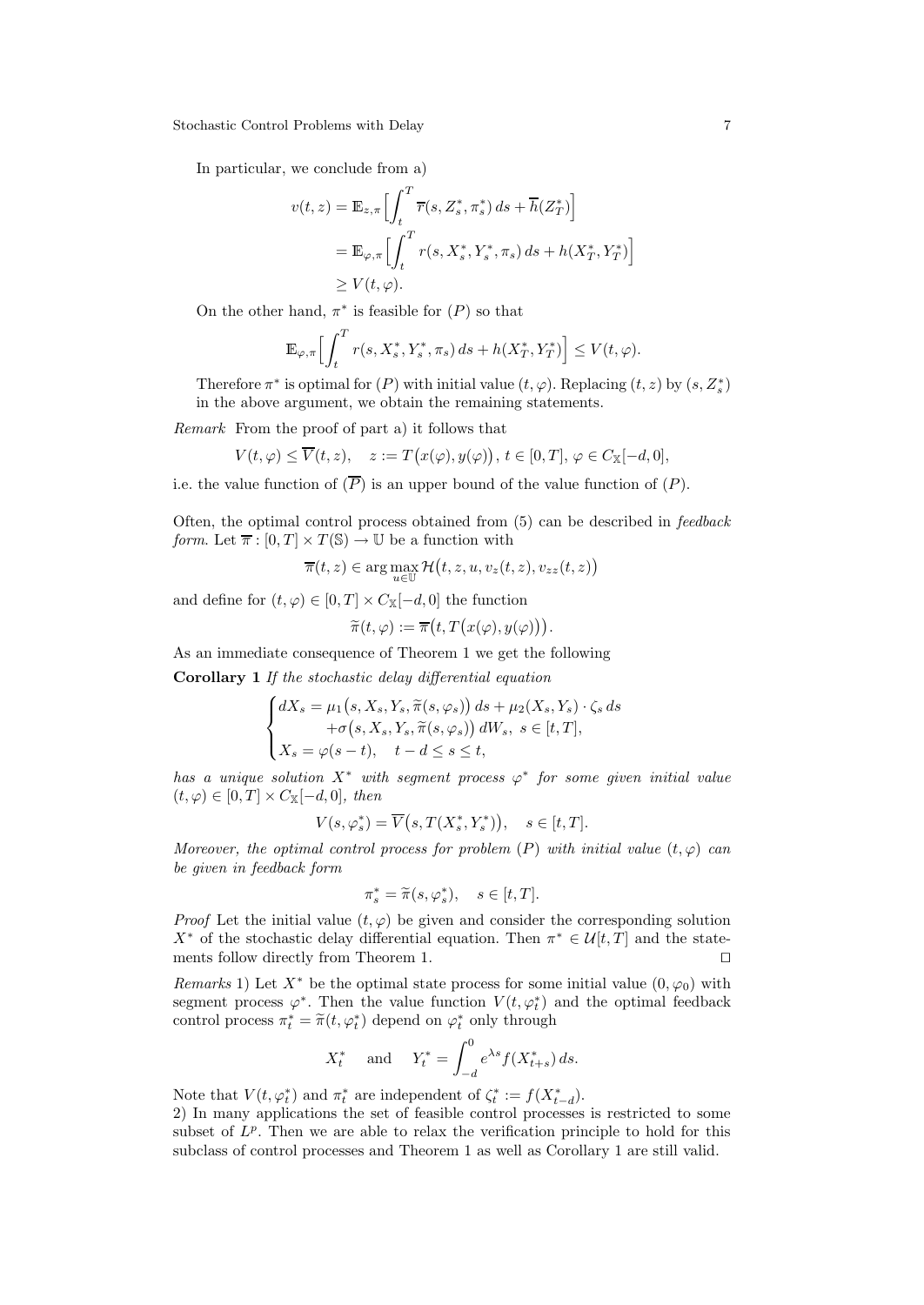### 4 Stochastic Linear Quadratic Problems with Delay

Stochastic linear quadratic problems (LQ problems) constitute a class of optimization problems which were extensively studied in the literature (see e.g. Yong and Zhou [13]). In this section, we apply the verification technique from the last section to study a delayed version. LQ problems with delay were first investigated by Kolmanovskiı̆ et al. (see [7] and references therein). Assume that  $f(x) = x$  and let  $A_1(t), A_2(t), Q(t) \in \mathbb{R}^{(n,n)}, B(t) \in \mathbb{R}^{(n,m)}, R(t) \in \mathbb{R}^{(m,m)}$  be (deterministic) matrix valued functions in  $L^{\infty}[0,T]$ . Moreover, let  $\sigma(t) \in \mathbb{R}^{(n,l)}$  be a (deterministic) matrix valued function in  $L^2[0,T]$  and let  $A_3 \in \mathbb{R}^{(n,n)}$ ,  $G \in \mathbb{R}^{(m,m)}$  be given. In addition, we assume that  $Q(t)$ , G are positive semi-definite and  $R(t)$  is positive definite for all  $t \in [0, T]$  and continuous on  $[0, T]$ . Then the stochastic LQ problem with delay can be stated as

$$
(LQ)\n\begin{cases}\n\mathbb{E}_{\varphi,\pi}\left[\int_t^T \left(X_s + e^{\lambda d} A_3 Y_s\right)^T Q(s) \left(X_s + e^{\lambda d} A_3 Y_s\right) + \pi_s^T R(s) \pi_s ds\n\end{cases} + \left(X_T + e^{\lambda d} A_3 Y_T\right)^T G\left(X_T + e^{\lambda d} A_3 Y_T\right)\right] \longrightarrow \max\n\begin{cases}\ndX_s = \left(A_1(s)X_s + A_2(s)Y_s + A_3\zeta_s + B(s)\pi_s\right)ds + \sigma(s) dW_s, \quad s \in [t, T], \\
X_s = \varphi(s - t), \quad t - d \le s \le t, \\
\pi_s \in \mathbb{R}^m, \quad s \in [t, T],\n\end{cases}
$$

where  $\varphi \in C_{\mathbb{R}^n}[-d,0]$  is a given initial segment. We restrict the set of feasible controls  $\mathcal{U}[t, T]$  to all progressively measurable processes  $\pi$  with values in  $\mathbb{R}^m$  such that  $\pi \in L^2(\Omega \times [0,T])$ . If we set

$$
\mu_1(t, x, y, u) := A_1(t)x + A_2(t)y + B(t)u,\n\mu_2(x, y) := A_3,\nr(t, x, y, u) := (x + e^{\lambda d} A_3 y)^T Q(t) (x + e^{\lambda d} A_3 y) + u^T R(t)u,\nh(x, y) := (x + e^{\lambda d} A_3 y)^T G(x + e^{\lambda d} A_3 y),
$$

then  $(LQ)$  is a special case of  $(P)$ . In order to apply Theorem 1 we have to check whether Assumptions  $(T)$ ,  $(R)$  are satisfied. Note that the partial differential equation (1) reads

$$
e^{\lambda d} \cdot T_x(x, y) \cdot A_3 - T_y(x, y) = 0.
$$

If  $A_3 = 0$ , then  $T(x, y)$  depends on x only and Assumption  $(R)$  can only hold if  $A_2(t) \equiv 0$  so that the problem reduces to the classical LQ problem without delay. Hence, we assume  $A_3 \neq 0$ . Obviously,  $T(x, y) := x + e^{\lambda d} A_3 y$  solves (1). This implies

$$
\tilde{\mu}(t, x, y, u) = A_1(t)x + A_2(t)y + B(t)u + e^{\lambda d}A_3(x - \lambda y) \n= (A_1(t) + e^{\lambda d}A_3) (T(x, y) - e^{\lambda d}A_3y) + (A_2(t) - \lambda e^{\lambda d}A_3)y + B(t)u, \nr(t, x, y, u) = T(x, y)^T Q(t) T(x, y) + u^T R(t)u, \nh(x, y) = T(x, y)^T GT(x, y).
$$

Therefore, Assumption  $(R)$  is satisfied if and only if

$$
A_2(t) = e^{\lambda d} \left(\lambda E_n + A_1(t) + e^{\lambda d} A_3\right) A_3. \tag{6}
$$

The reduced finite-dimensional stochastic control problem becomes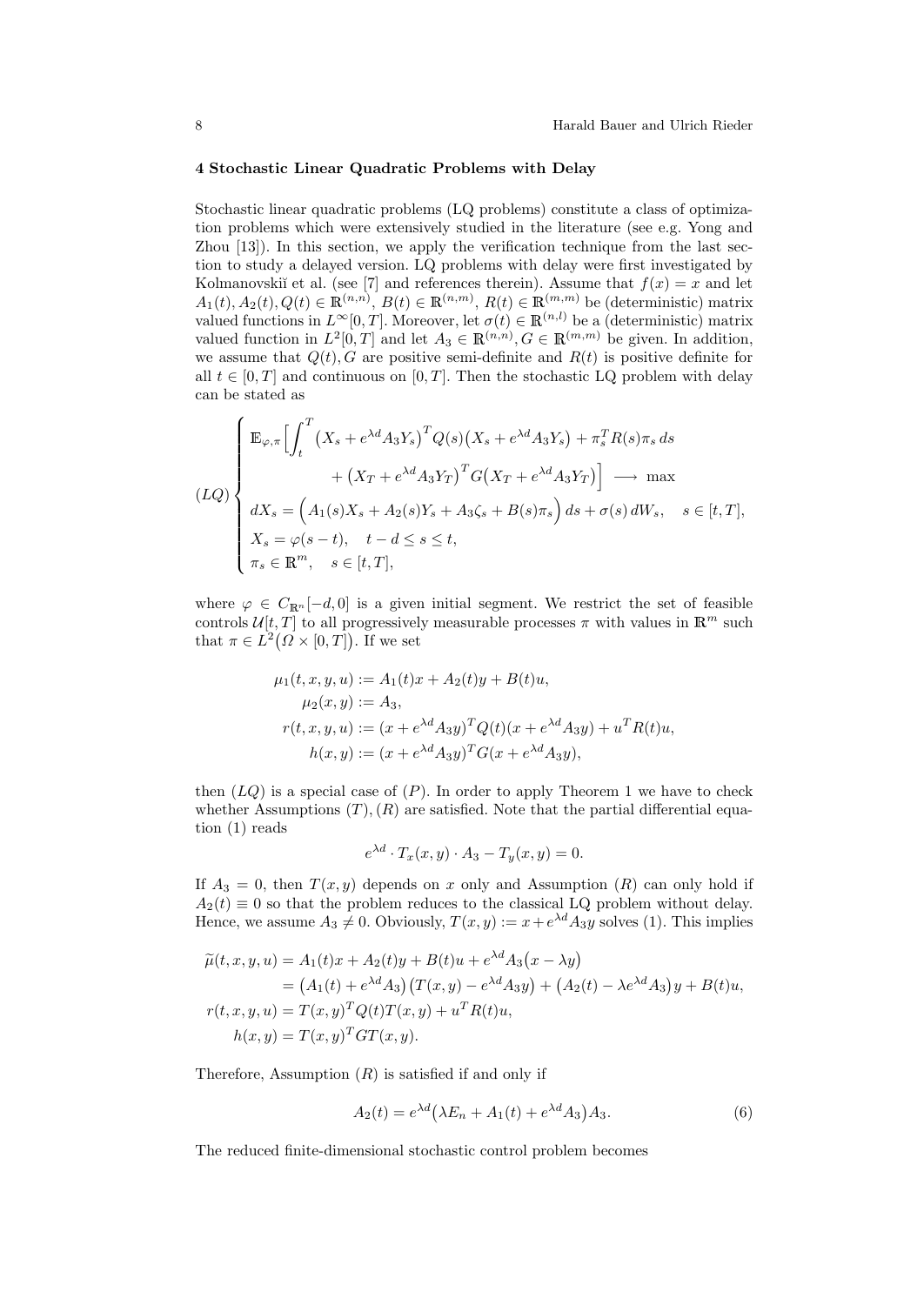$$
\overline{(LQ)} \begin{cases} \mathbb{E}_{z,\pi} \Big[ \int_t^T Z_s^T Q(s) Z_s + \pi_s^T R(s) \pi_s ds + Z_T^T G Z_T \Big] \longrightarrow \max \\ dZ_s = \left( (A_1(s) + e^{\lambda d} A_3) Z_s + B(s) \pi_s \right) ds + \sigma(s) dW_s, \quad s \in [t, T], \\ Z_t = z, \\ \pi_s \in \mathbb{R}^m, \quad s \in [t, T], \end{cases}
$$

where  $z := T(x(\varphi), y(\varphi)) \in \mathbb{R}^n$ . In Yong and Zhou [13, Chapter 6] it is shown that  $(\overline{LQ})$  satisfies the verification principle and the optimal control is given by the feedback function

$$
\overline{\pi}(t,z) := -R^{-1}(t)B(t)^T P(t)z,
$$

where  $P(t)$  is a solution of the Riccati equation

$$
\begin{cases}\n\dot{P}(t) = P(t)B(t)R^{-1}(t)B(t)^T P(t) - (A_1(t) + e^{\lambda d}A_3)P(t) \\
-P(t) (A_1(t) + e^{\lambda d}A_3)^T - Q(t), \\
P(T) = G.\n\end{cases} (7)
$$

Moreover, the value function  $\overline{V}$  has the representation

$$
\overline{V}(t,z) = z^T P(t)z + \int_t^T tr(\sigma(s)\sigma(s)^T)P(s) ds.
$$

Let  $X^*$ ,  $Y^*$  be the unique solution of

$$
dX_t = ((A_1(t) - B(t)R^{-1}(t)B(t)^T P(t))X_t + (A_2(t) - e^{\lambda d}B(t)R^{-1}(t)B(t)^T P(t)A_3)Y_t + A_3X_{t-d} dt + \sigma(t) dW_t, \ t \in [0, T],
$$
  

$$
X_t = \varphi(t), \quad -d \le t \le 0,
$$
  

$$
Y_t = \int_{-d}^{0} e^{\lambda s} X_{t+s} ds, \quad t \in [0, T].
$$

From this we can directly derive the solution of the LQ problem with delay.

**Theorem 2** Consider the stochastic control problem  $(LQ)$  with  $A_3 \neq 0$  and assume that  $(6)$  holds. Then the value function V of  $(LQ)$  is given by

$$
V(t, \varphi_t^*) = (Z_t^*)^T P(t) Z_t^* + \int_t^T tr(\sigma(s)\sigma(s)^T) P(s) ds
$$

and the optimal control process is given by

$$
\pi^*_t = - R^{-1}(t) B(t)^T P(t) Z^*_t,
$$

where  $Z_t^* := X_t^* + e^{\lambda d} A_3 Y_t^*$  and  $P(t)$  solves the Riccati equation (7).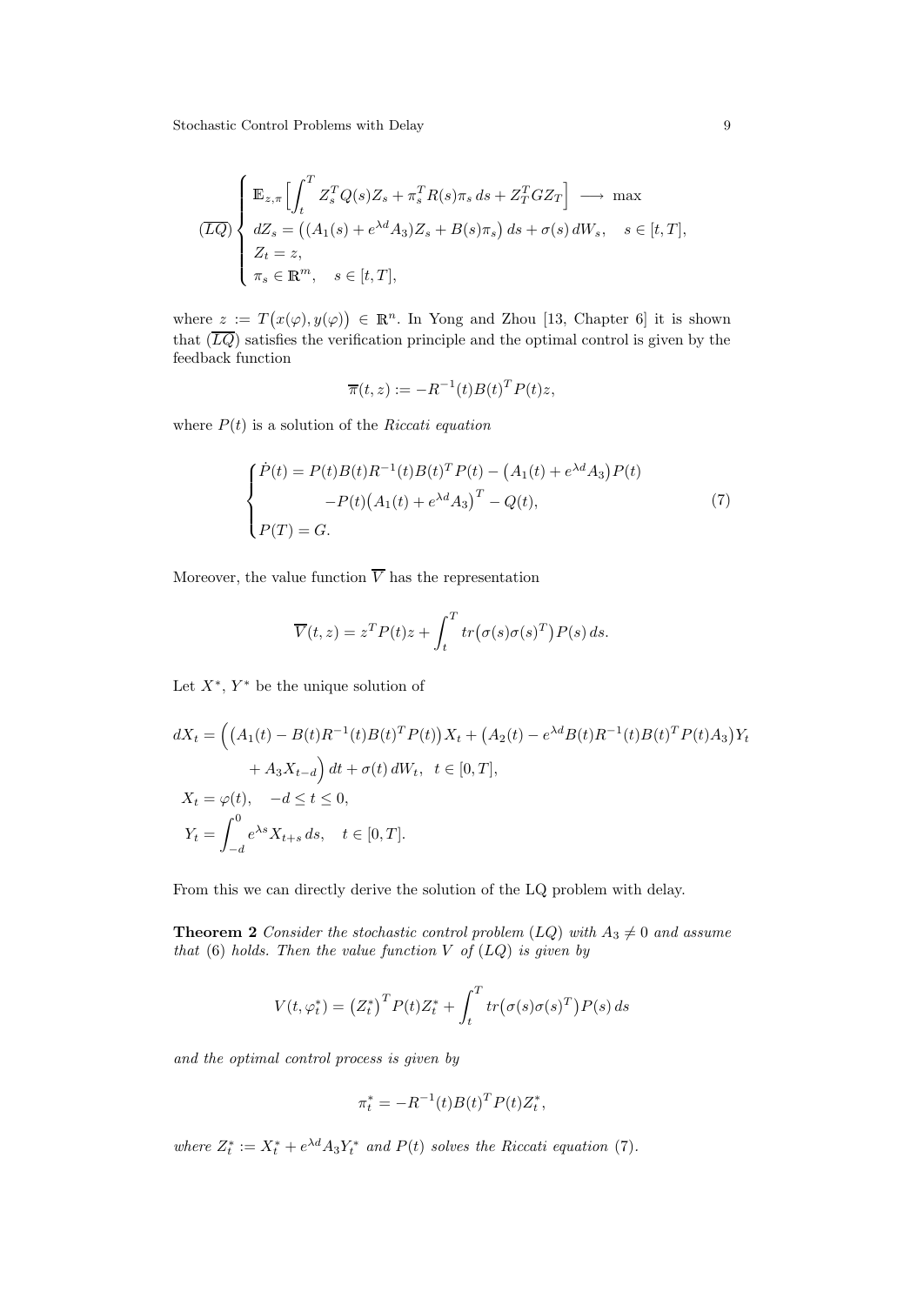#### 5 Optimal Consumption in a Financial Market with Delayed Dynamics

In this section we study a problem of utility maximization from consumption and terminal wealth. We consider an investor whose wealth process follows a stochastic delay differential equation. During the time interval  $[0, T]$  the investor consumes from his wealth according to the consumption process  $c_t \geq 0$  so that his current wealth  $X_t$  is described by

$$
\begin{cases} dX_t = \left(\mu(t, X_t, Y_t) + a\zeta_t - c_t\right)dt + \sigma(t, X_t, Y_t) dW_t, \quad t \ge 0, \\ X_t = \varphi(t), \quad -d \le t \le 0, \end{cases}
$$

with  $a \in [0, \infty)$ . Here we assume that  $f(x) = x$ . Consumption at rate c yields the utility  $U_1(c) := \frac{1}{\alpha}c^{\alpha}, \alpha \in (0,1)$  which is discounted at rate  $\beta \geq 0$ , whereas the terminal utility is defined by  $U_2(z) = \frac{1}{\alpha} z^{\alpha}$ . Hence, the investor is faced with the following stochastic consumption problem with delay.

$$
(C)\begin{cases} \mathbb{E}_{\varphi,\pi}\Big[\int_t^T e^{-\beta s}U_1(c_s)\,ds + U_2(X_T + ae^{\lambda d}Y_T)\Big] \longrightarrow \max\\ dX_s = \big(\mu(s,X_s,Y_s) + a\zeta_s - c_s\big)\,ds + \sigma(s,X_s,Y_s)\,dW_s, \quad s \in [t,T],\\ X_s = \varphi(s-t), \quad t - d \le s \le t,\\ c_s \ge 0, \quad X_s \ge 0, \quad s \in [t,T], \end{cases}
$$

where  $\varphi \in C_{\mathbb{R}_+}[-d, 0]$  is a given initial segment. The set of feasible controls  $\mathcal{U}[t, T]$ consists of those consumption processes c with  $\int_t^T c_s ds < \infty$ ,  $P - a.s$  and  $X \ge 0$ . Obviously,  $(C)$  is a special case of  $(P)$ . The partial differential equation  $(1)$  reads

$$
ae^{\lambda d} \cdot T_x(x, y) - T_y(x, y) = 0.
$$

As in the last section, this problem reduces to the classical consumption problem (without delay) if  $a = 0$ . Hence, we assume here  $a > 0$ . Then  $T(x, y) := x + ae^{\lambda d}y$ solves (1). This yields

$$
\widetilde{\mu}(t, x, y, c) = \mu(t, x, y) - c + ae^{\lambda d}(x - \lambda y), \n\widetilde{\sigma}(t, x, y, c) = \sigma(t, x, y), \nr(t, x, y, c) = e^{-\beta t}U_1(c), \nh(x, y) = U_2(T(x, y)).
$$

Choosing Cauchy data  $\mu(t, x, 0) := \mu_t \cdot x$  and  $\sigma(t, x, 0) = \sigma_t \cdot x$  for some continuous functions  $\mu_t$ ,  $\sigma_t > 0$ , we obtain by the method of characteristic curves in view of Assumption  $(R)$ 

$$
\mu(t, x, y) = ae^{\lambda d} \left( ae^{\lambda d} + \lambda \right) y + \mu_t T(x, y), \qquad \sigma(t, x, y) = \sigma_t T(x, y). \tag{8}
$$

If we define  $\overline{\mu}_t := \mu_t + ae^{\lambda d}$ , then the reduced finite-dimensional consumption problem becomes

$$
\overline{(C)} \begin{cases} \mathbb{E}_{z,\pi} \Big[ \int_t^T e^{-\beta s} U_1(c_s) \, ds + U_2(Z_T) \Big] \longrightarrow \max \\ dZ_s = (\overline{\mu}_s Z_s - c_s) \, ds + \sigma_s Z_s \, dW_s, \quad s \in [t, T], \\ Z_t = z, \\ c_s \ge 0, \ Z_s \ge 0, \quad s \in [t, T], \end{cases}
$$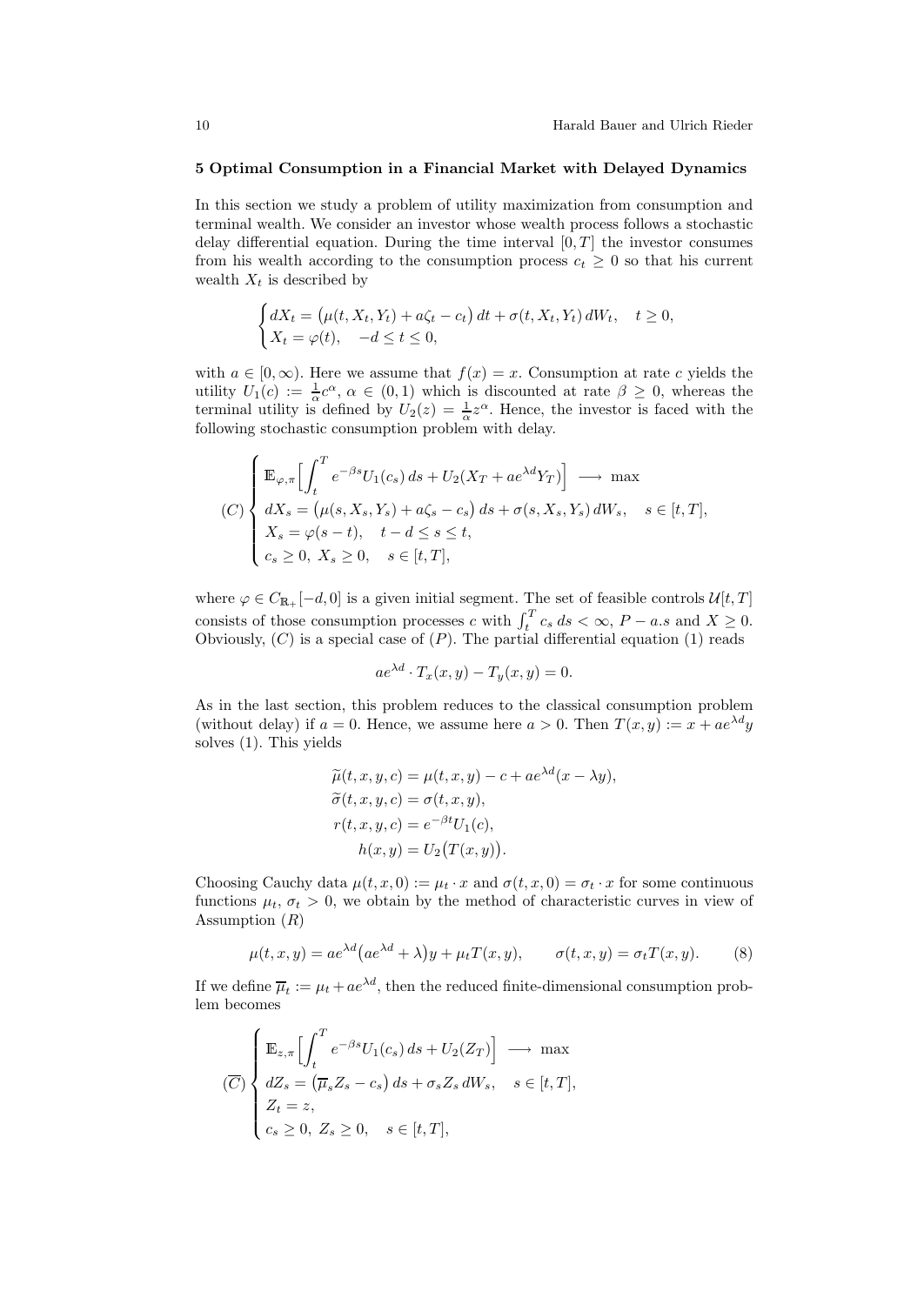where  $z := T(x(\varphi), y(\varphi)) \in \mathbb{R}_+$ . In Korn and Korn [8] it is shown that  $(\overline{C})$  satisfies the verification principle and the optimal consumption process can be given in feedback form

$$
\overline{c}(t,z) := e^{-\frac{\beta t}{1-\alpha}} \cdot \frac{z}{g(t)}
$$

where  $g(t)$  is a positive solution of the differential equation

$$
\dot{g}(t) = a_1(t) \cdot g(t) + a_2(t), \quad g(T) = 1 \tag{9}
$$

with

$$
a_1(t) := -\frac{1}{2} \frac{\overline{\mu}_t^2}{(1-\alpha)^2} (\sigma_t \sigma_t^T)^{-1}
$$
 and  $a_2(t) := -\frac{1}{\alpha} e^{-\frac{\beta t}{1-\alpha}}$ .

Moreover, the value function  $\overline{V}$  has the representation

$$
\overline{V}(t,z) = \frac{1}{\alpha}g(t)^{1-\alpha}z^{\alpha}.
$$

Let  $X^*$ ,  $Y^*$  be the unique solution of

$$
dX_t = \left(\mu(t, X_t, Y_t) + aX_{t-d} - e^{-\frac{\beta t}{1-\alpha}} \cdot \frac{1}{g(t)} \left(X_t + ae^{\lambda d}Y_t\right)\right) dt
$$
  
+  $\sigma(t, X_t, Y_t) dW_t, \quad t \in [0, T],$   

$$
X_t = \varphi(t), \quad -d \le t \le 0,
$$
  

$$
Y_t = \int_{-d}^0 e^{\lambda s} X_{t+s} ds, \quad t \in [0, T].
$$

By using Theorem 1 we can directly state the solution of the consumption problem with delay.

**Theorem 3** Consider the optimal consumption problem  $(C)$  with  $a > 0$  and assume that  $(8)$  holds. Then the value function V of  $(C)$  is given by

$$
V(t, \varphi_t^*) = \frac{1}{\alpha} g(t)^{1-\alpha} Z_t^*
$$

and the optimal consumption process is given by

$$
c_t^* = e^{-\frac{\beta t}{1-\alpha}} \frac{1}{g(t)} \cdot Z_t^*,
$$

where  $Z_t^* := X_t^* + ae^{\lambda d} Y_t^*$  and  $g(t)$  is a positive solution of (9).

The special case  $a = -\lambda e^{-\lambda d}$  and  $\lambda < 0$  was treated by Elsanousi and Larssen [3].

## 6 Deterministic Control Problems with Delay

One important subclass of problems consists of deterministic control problems with delay, i.e.  $\sigma \equiv 0$ . In this case, problem (P) reduces to the following deterministic control problem

$$
\begin{cases}\n\int_t^T r(s, x(s), y(s), \pi_s) ds + h(x(T), y(T)) \longrightarrow \max \\
\dot{x}(s) = \mu_1(s, x(s), y(s), \pi_s) + \mu_2(x(s), y(s)) \cdot \zeta(s), \quad s \in [t, T], \\
x(s) = \varphi(s - t), \quad t - d \le s \le t, \\
\pi_s \in \mathbb{U}, x(s) \in \mathbb{X}, \quad s \in [t, T],\n\end{cases}
$$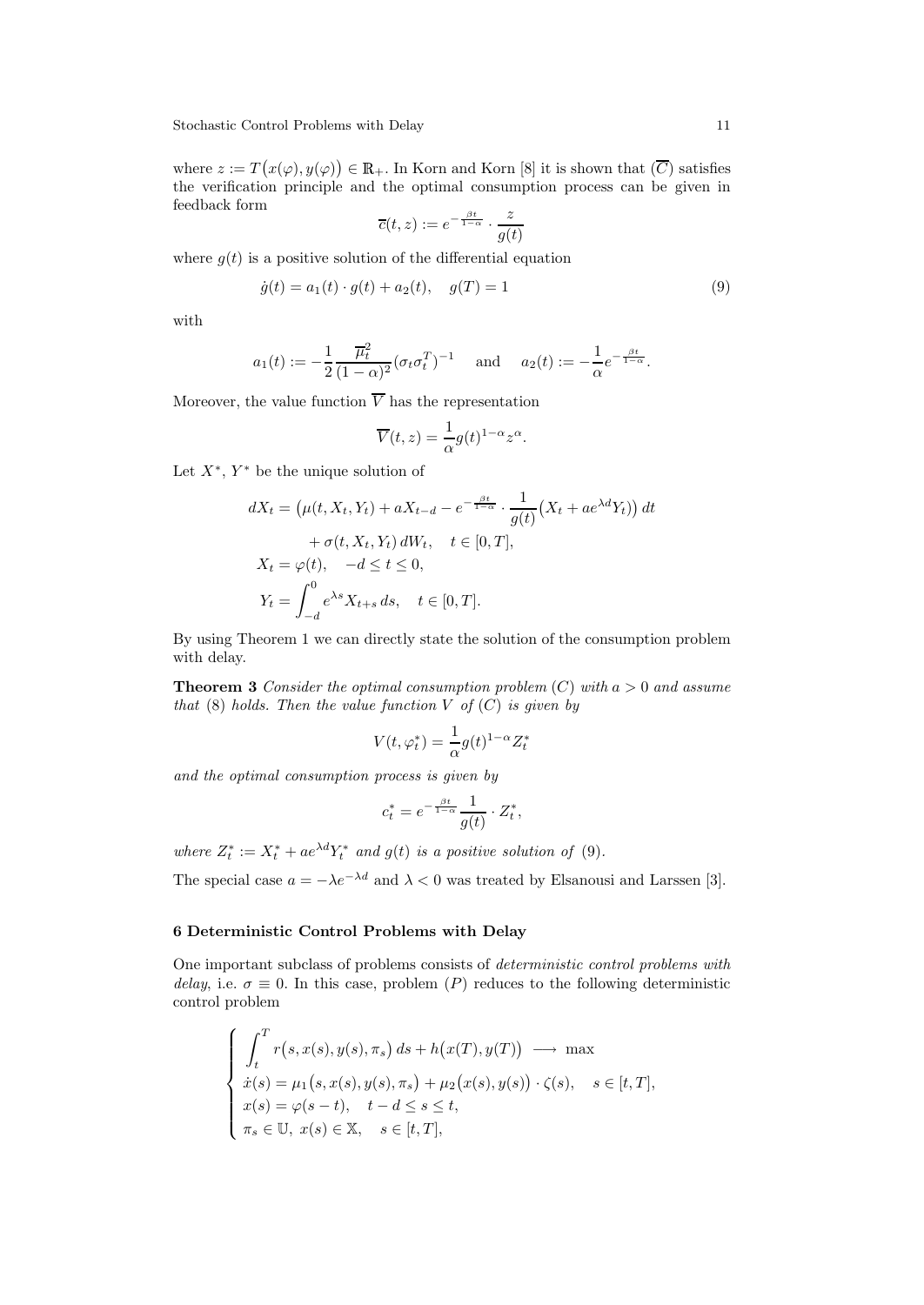where  $\varphi \in C_{\mathbb{X}}[-d,0]$  is a given initial segment. Under Assumption (T) the dynamics of the transformed state  $z(s) = T(x(s), y(s))$  are given by

$$
\begin{aligned} \dot{z}(s) &= T_x\big(x(s), y(s)\big) \cdot \mu_1\big(s, x(s), y(s), \pi_s\big) + T_y\big(x(s), y(s)\big) \cdot \big(f(x(s)) - \lambda y(s)\big) \\ &= \widetilde{\mu}\big(s, x(s), y(s), \pi_s\big) \end{aligned}
$$

Under Assumption (R) we obtain for any initial value  $\varphi \in C_{\mathbb{X}}[-d,0]$  and  $z :=$  $T(x(\varphi), y(\varphi))$  the reduced finite-dimensional control problem

$$
\begin{cases}\n\int_t^T \overline{r}(s, z(s), \pi_s) ds + \overline{h}(z(T)) \longrightarrow \max \\
\dot{z}(s) = \overline{\mu}(s, z(s), \pi_s), \quad s \in [t, T], \\
z(t) = z, \\
\pi_s \in \mathbb{U}, \ z(s) \in T(\mathbb{S}), \quad s \in [t, T].\n\end{cases}
$$

In this case the Hamiltonian has the form

$$
\mathcal{H}(t,z,u,v_z) = \overline{r}(t,z,u) + v_z(t,z) \cdot \overline{\mu}(t,z,u).
$$

To exemplify the use of Theorem 1 in the deterministic setting, let us consider an example of congestion control which is motivated by ATM communication networks where several users can connect to the network over the same User Network Interface. Every user submits ATM cells which are collected in a common buffer and transmitted in FIFO discipline. In order to prevent congestion or excessive transmission delay, some control must be exerted. The most common form of congestion control is given by access control. In Fendick and Rodrigues [4], such a model is studied under cross traffic, i.e. in addition to the controlled arrival stream there is an uncontrolled stream which utilizes some of the available bandwidth. In their model the cross traffic is described by a Brownian motion, whereas the controlled arrival stream is modeled as fluid. We will discuss a model where the cross traffic is described by a fluid stream as well.

Consider a fluid model with 2 different arrival streams sending fluid to one infinite buffer from which it is fed into a network. Assume that fluid can be pumped into the network at a maximal rate of  $\mu$  and that the state  $x(t)$  of the system at time t describes the current buffer level. In this example we set  $f(x) := \frac{1}{d}e^{-x}$  and  $\lambda = 0$ . Hence  $y(t) = \frac{1}{d} \int_{-d}^{0} e^{-x(t+s)} ds$  represents an exponential mean of the (negative) states over the last d time units taking values in  $(0, 1]$ , whereas  $\zeta(t) = f(x(t-d))$ gives the scaled exponential (negative) state d time units earlier.

The rate at which the first traffic source pumps fluid into the buffer follows a self adaptation scheme, i.e. the arrival rate  $\alpha_1(x, y)$  varies with the current state as well as with past states.

The second traffic source also follows a self adaptation scheme. Here, the arrival rate is described by  $\alpha_0(x, y) + a\zeta$ ,  $a \in \mathbb{R}$  depending explicitly on the buffer level d time units earlier. The use of the special function  $f(x) = \frac{1}{d}e^{-x}$  signifies that the rates adapt fast to significant changes in the buffer level.

The buffer level can be controlled by admitting only a fraction  $u_1 \in [0,1]$  of the incoming fluid from source one and by utilizing only a fraction  $u_2 \in [0,1]$  of the network capacity  $\mu > 0$ . We impose linear holding costs  $c(x+ay)$ ,  $c > 0$ . Moreover, a reward at rate  $r > 0$  is gained whenever fluid from stream one is admitted to the system. More precisely, we consider the overall reward rate

$$
r(t, x, y, u_1, u_2) = -c(x + ay) + ru_1.
$$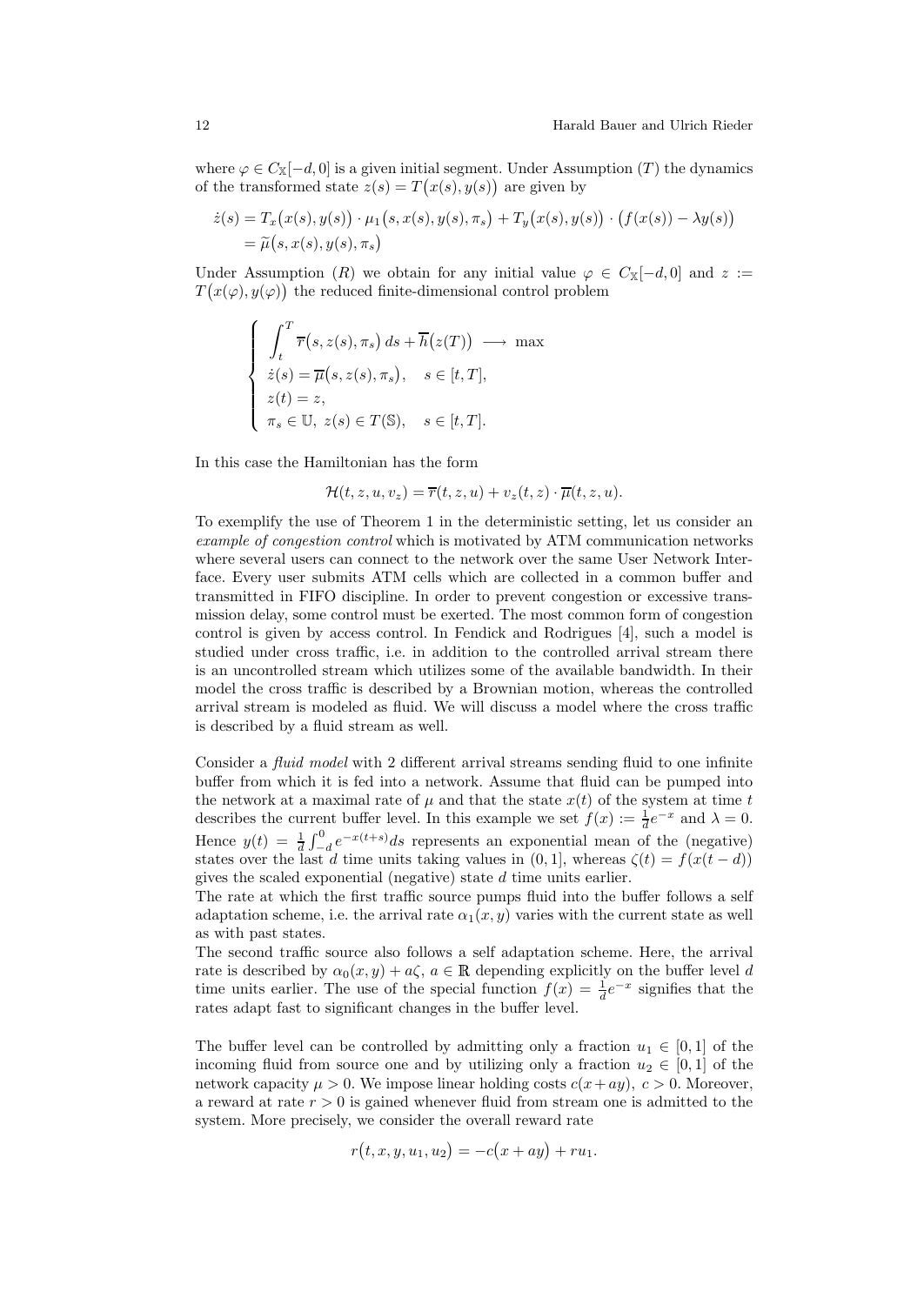

Hence, our deterministic admission control problem with delay is given by

$$
(AC) \begin{cases} \int_t^T \Big[ -c(x(s) + ay(s)) + ru_1(s) \Big] ds \longrightarrow \max \\ \dot{x}(s) = \alpha_1(x(s), y(s))u_1(s) + \alpha_0(x(s), y(s)) + a\zeta_s - \mu u_2(s), \quad s \in [t, T], \\ x(s) = \varphi(s - t), \quad t - d \le s \le t, \\ \pi_s = (u_1(s), u_2(s)) \in [0, 1]^2, \ x(s) \ge 0, \quad s \in [t, T] \end{cases}
$$

where  $\varphi \in C_{\mathbb{R}_+}[-d, 0]$  is a given initial segment and  $a \in \mathbb{R}$ . For this deterministic control problem the partial differential equation (1) has the form

$$
a \cdot T_x(x, y) - T_y(x, y) = 0.
$$

A solution is given by  $T(x, y) := x + ay$ . This implies

$$
\widetilde{\mu}(t, x, y, u_1, u_2) = \alpha_1(x, y)u_1 + \alpha_0(x, y) - \mu u_2 + af(x), \nr(t, x, y, u) = -cT(x, y) + ru_1, \nh(x, y) = 0.
$$

In view of  $(R)$ , we assume  $\alpha_1(x, y) = \overline{\alpha}_1(T(x, y))$  for some function  $\overline{\alpha}_1 : \mathbb{R} \to \mathbb{R}_+$ and for  $\alpha_0(x, 0) := \mu(1 + e^{-x})$  we obtain

$$
\alpha_0(x,y) = -\frac{a}{d}e^{-x} + \mu \left(1 + \left(1 + \frac{a}{\mu d}\right)e^{-(x+ay)}\right).
$$

Now we fix  $a := -\mu d$ . Then  $\alpha_0$  simplifies to  $\alpha_0(x, y) = \mu + \mu e^{-x}$ . Hence, Assumption  $(R)$  is satisfied if we choose

$$
a = -\mu d, \quad \alpha_1(x, y) := \left(-\frac{\alpha}{\mu d}(x - \mu dy)\right)^+, \quad \alpha_0(x, y) = \mu + \mu e^{-x}
$$
 (10)

for some  $\alpha > 0$ . The reduced finite-dimensional admission control problem has now the form

$$
\overline{(AC)} \begin{cases} \n\int_t^T \left[ -cz(s) + ru_1(s) \right] ds \longrightarrow \max \\ \nz(s) = \left( -\frac{\alpha}{\mu d} z(s) \right)^+ u_1(s) + \mu(1 - u_2(s)), \quad s \in [t, T], \\ \nz(t) = z, \\ \n\pi_s = \left( u_1(s), u_2(s) \right) \in [0, 1]^2, \ z(s) \ge -\mu d, \quad s \in [t, T], \n\end{cases}
$$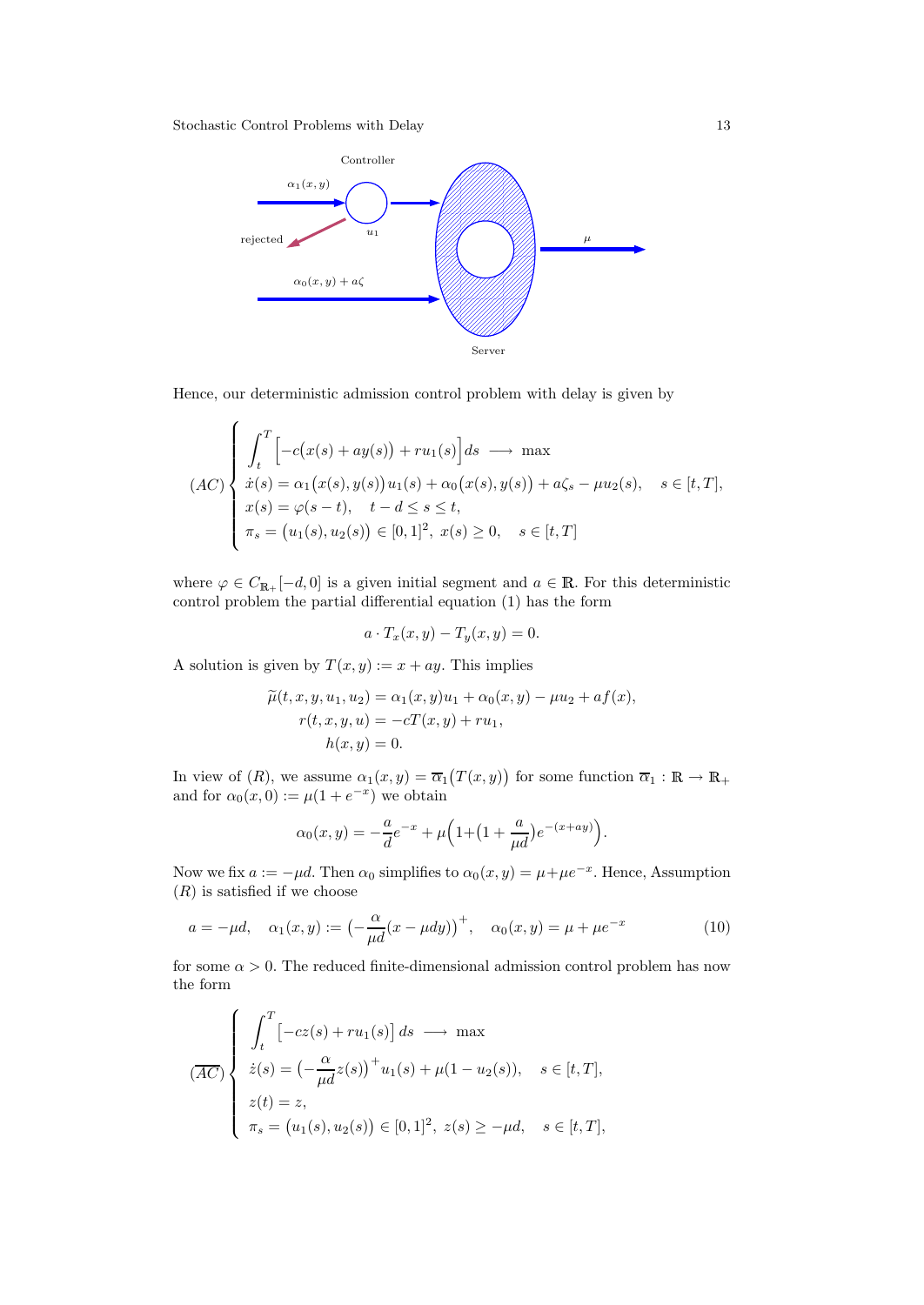where  $z \in [-\mu d, \infty)$ . In Bauer [1] it is shown that problem  $(\overline{AC})$  satisfies the verification principle and the optimal solution can be described in the following way. Let  $z \in [-\mu d, \infty)$  and define the switching time  $t^*(z)$  by

$$
t^*(z) := \begin{cases} 0 & z \geq -\frac{r}{c}, \\ \left(T + \frac{\mu d}{\alpha} \ln\left(1 + \frac{r}{cz}\right)\right)^+ & z < -\frac{r}{c}. \end{cases}
$$

Then the optimal control for  $(\overline{AC})$  with initial value  $(0, z)$  is given by  $u_2^*(t) \equiv 1$  and

$$
u_1^*(t) = \begin{cases} 0 & t \le t^*(z), \ z \le 0, \\ 1 & \text{else.} \end{cases}
$$

The value function for  $(\overline{AC})$  has the representation

$$
\overline{V}(t,z) = \begin{cases}\n(r - cz)(T - t) & z > 0, \\
r(T - t) - c\frac{\mu d}{\mu}z(1 - e^{-\frac{\alpha}{\mu d}(T - t)}) & t \ge t^*(z), \ z \le 0, \\
\frac{\mu dr}{\alpha} - cz(T - t) - (r + cz)\frac{\mu d}{\alpha}\ln(1 + \frac{r}{cz}) & t < t^*(z), \ z \le 0.\n\end{cases}
$$

Let  $x^*$ ,  $y^*$  be the unique solution of

$$
\begin{aligned}\n\dot{x}(t) &= \left( -\frac{\alpha}{\mu d} \big( x(t) - \mu dy(t) \big) \right)^+ u_1^*(t) + \mu \big( e^{-x(t)} - e^{-x(t-d)} \big), \quad t \in [0, T], \\
x(t) &= \varphi(t), \quad -d \le t \le 0, \\
y(t) &= \int_{-d}^0 \frac{1}{d} e^{-x(t+s)} \, ds, \quad t \in [0, T].\n\end{aligned}
$$

Theorem 1 yields directly the solution of the admission control problem (AC).

**Theorem 4** Consider the problem  $(AC)$  and assume that  $(10)$  holds. Then: a) The value function of (AC) is given by

$$
V(t, \varphi_t^*) = \begin{cases} \n(r - z^*(t))(T - t) & z^*(t) > 0, \\
r(T - t) - c\frac{\mu d}{\alpha}z^*(t)\left(1 - e^{-\frac{\alpha}{\mu d}(T - t)}\right) & t \ge t^*(z^*(t)), \ z^*(t) \le 0, \\
\frac{\mu dr}{\alpha} - cz^*(t)(T - t) & -(r + cz^*(t))\frac{\mu d}{\alpha}\ln\left(1 + \frac{r}{cz^*(t)}\right) & t < t^*(z^*(t)), \ z^*(t) \le 0,\n\end{cases}
$$

where  $z^*(t) = x^*(t) - \mu dy^*(t)$ .

b) The optimal control process for  $(AC)$  with initial value  $(0, \varphi_0)$  has the form

$$
u_2^*(t) \equiv 1 \quad \text{and} \quad u_1^*(t) = \begin{cases} 0 & t \le t^*(z(\varphi_0)), \ z(\varphi_0) \le 0, \\ 1 & else, \end{cases}
$$

where  $z(\varphi_0) := x(0) - \mu dy(0)$ .

#### References

- 1. H. Bauer. Fluid Approximation for Controlled Stochastic Networks with Delayed Dynamics. PhD thesis, University Ulm, 2004.
- 2. I. Elsanosi, B. Øksendal, and A. Sulem. Some Solvable Stochastic Control Problems with Delay. Stochastics and Stochastics Reports, 71:69–89, 2001.
- 3. I. Elsanousi and B. Larssen. Optimal Consumption under Partial Observation for a Stochastic System with Delay. Preprint, 2001.